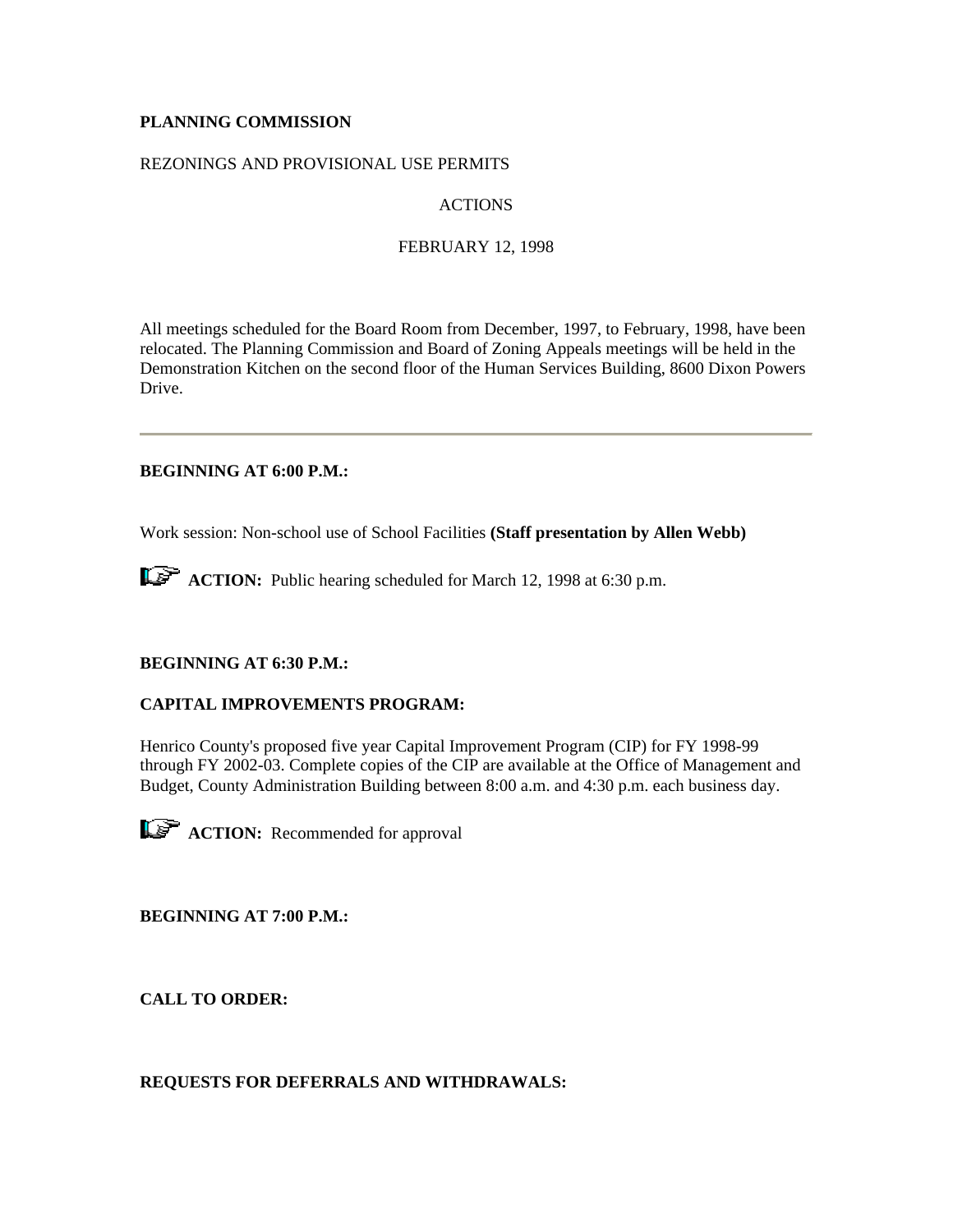SUBSTANTIAL ACCORD: **Resolution - Northwest Elementary School Site (Francistown Road)** Substantially in Accord with the County of Henrico Comprehensive Plan. **(Staff presentation by Audrey Anderson)**

**ACTION:** Approved

BROOKLAND:

*Deferred from the December 11, 1997 Meeting:* 

C-81C-97 **Glenn Moore for Springfield Land Development Group:** Request to conditionally rezone from A-1 Agricultural District to B-3C Business District (Conditional) Parcels 49-A-33, 34, 49-5-O-9 (Reserved), containing 4.012 acres, located at the northeast corner of Springfield Road and Huron Avenue. An automobile and truck storage lot is proposed. The use will be controlled by proffered conditions and zoning ordinance regulations. The Land Use Plan recommends Suburban Residential 1 development, 1.0 to 2.4 units net density per acre. **(Staff presentation by Nancy Gardner)**

**ACTION:** Recommended for denial

C-7C-98 **Glenn R. Moore for Northgate Associates, LP:** Request to conditionally rezone from O-2C Office District (Conditional) to B-2C Business District (Conditional), Parcel 71-A-11, containing approximately 3.173 acres, located on the west side of Staples Mill Road at Hermitage Road. Commercial retail development is proposed. The use will be controlled by proffered conditions and zoning ordinance regulations. The Land Use Plan recommends Office development. **(Staff presentation by John Merrithew)** 

**ACTION:** Deferred to April 9, 1998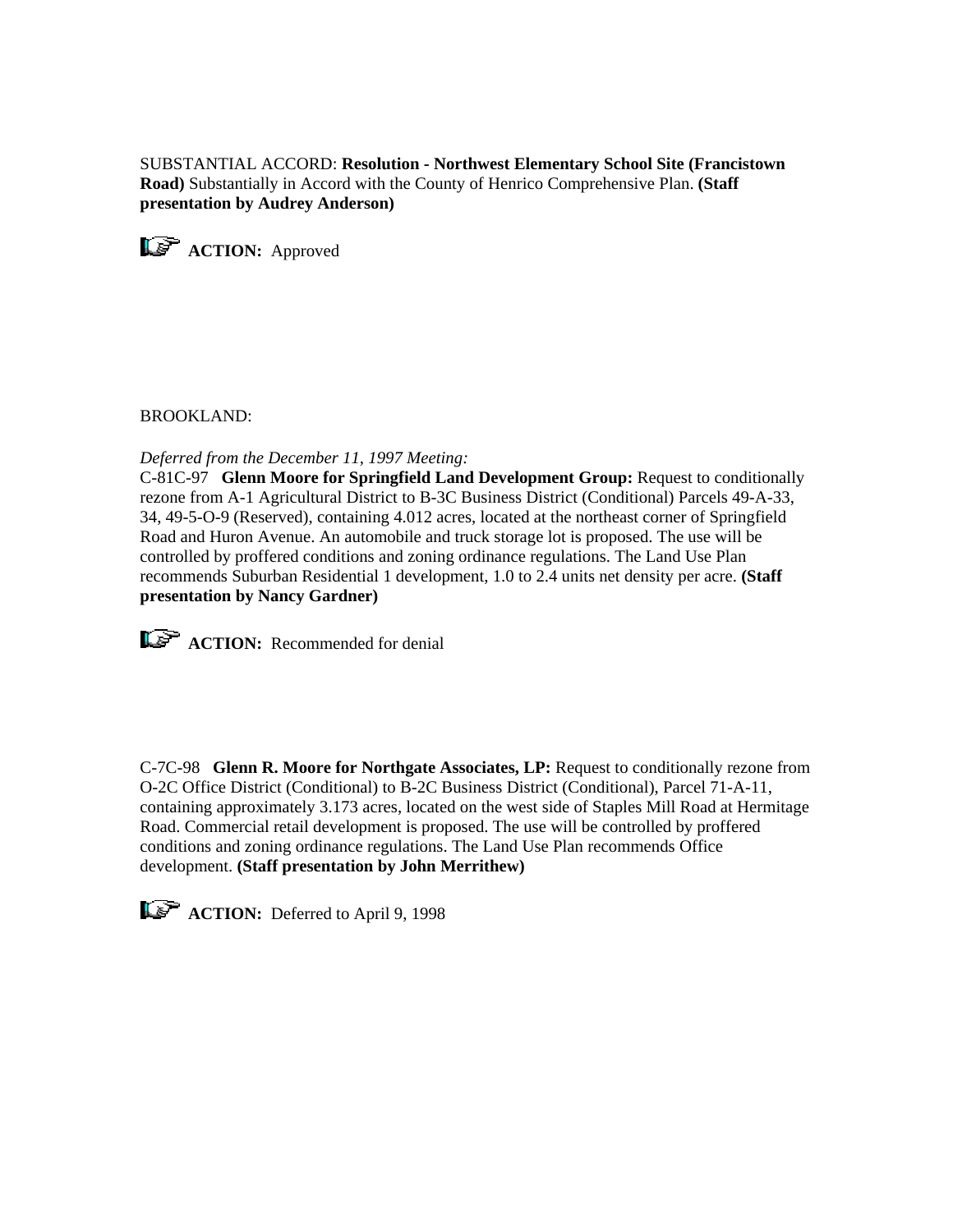# FAIRFIELD:

### *Deferred from the August 14, 1997 Meeting:*

C-34C-97 **J. Barry Lynn:** Request to conditionally rezone from B-1C Business District (Conditional) to B-3C Business District Conditional), Parcel 96-A-3, containing 2.175 acres, located at the northwest corner of Azalea Avenue and Wilkinson Road. The Land Use Plan recommends this site for Commercial Concentration development. A self-service car wash is proposed. The use will be controlled by proffered conditions and zoning ordinance regulations. **(Staff presentation by Mark Bittner)**

**ACTION:** Deferred to September 10, 1998

# *Deferred from the January 15, 1998 Meeting:*

C-64C-97 **Abigail S. Phillips for Dodson Bros. Exterminating Co.:**Request to conditionally rezone from R-4 One Family Residence District to B-3C Business District (Conditional), part of Parcel 53-A-12, containing 0.301 acres, located at the southern terminus of Portsmouth Street approximately 250' west of Brook Road (U.S. Route 1). A pesticide service is proposed. The use will be controlled by proffered conditions and zoning ordinance regulations. The Land Use Plan recommends Commercial Concentration development. **(Staff presentation by John Merrithew)**

**ACTION:** Deferred to April 9, 1998

C-8C-98 **Jim Thornton for Virginia Center, Inc.:** Request to conditionally rezone from B-3 Business District and R-2A One Family Residence District to B-2C Business District (Conditional), Parcels 33-A-46 & 47, containing 16.047 acres, located at the southeast corner of Brook Road (U. S. Route 1) and Virginia Center Parkway. Office, hotel and restaurant uses are proposed. The use will be controlled by proffered conditions and zoning ordinance regulations. The Land Use Plan recommends Office development **(Staff presentation by Lee Yolton)**

**ACTION:** Deferred to March 12, 1998

P-6-98 **Charles H. Rothenberg and James W. Theobald for Sprint PCS:** Request for approval of a provisional use permit in accordance with Sections 24-95(a) and 24-122.1 of Chapter 24 of the County Code in order to construct and maintain a communications tower up to 150' high and related equipment and improvements on part of Parcel 53-A-20A, containing 3,450 sq. ft., located on the east side of Mountain Road, approximately 600' northwest of Yellow Tavern Park Road. The site is zoned M-2C General Industrial District (Conditional). **(Staff presentation by Lee Yolton)** 

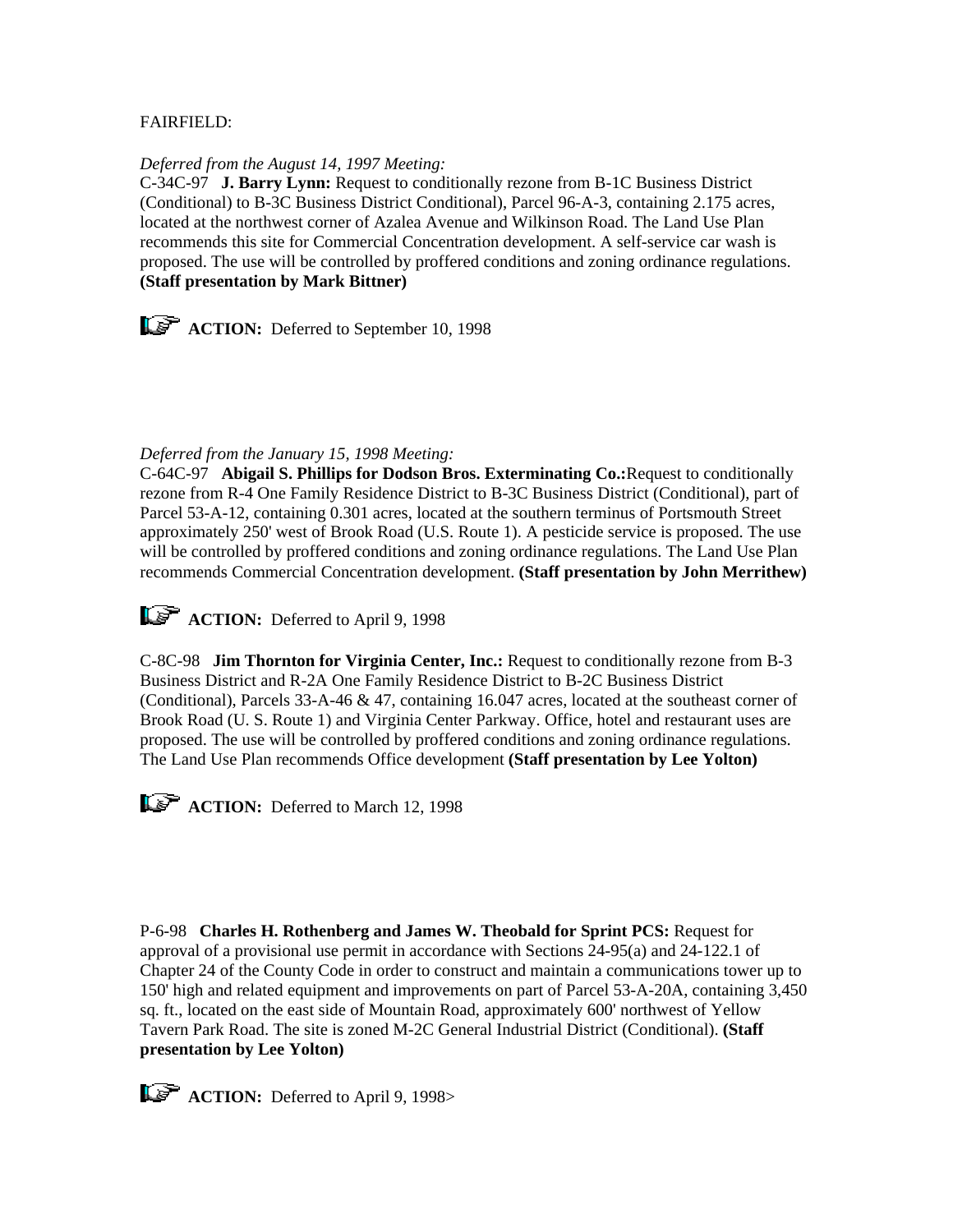# **BEGINNING AT 8:00 P.M.:**

# THREE CHOPT:

#### *Deferred from the December 11, 1997 Meeting:*

C-83C-97 **Glenn R. Moore for Costen Floors, Inc.:** Request to conditionally rezone from O-2C Office District (Conditional) and A-1 Agricultural District to M-1C Light Industrial District (Conditional), Parcels 48-A-70B, 58-A-21C and 58-A-22 containing 8.6 acres located at the northeast corner of Mayland Drive and Stillman Parkway (also borders Pemberton Road). Office/distribution uses are proposed. The use will be controlled by proffered conditions and zoning ordinance regulations. The Land Use Plan recommends Office development. **(Staff Presentation by Lee Yolton)**



**ACTION:** Deferred to March 12, 1998

#### *Deferred from the January 15, 1998 Meeting:*

C-79C-97 **Jay M. Weinberg for Summit Properties:** Request to conditionally rezone from A-1 Agricultural District to O-2C Office District (Conditional), RTHC Residential Townhouse District (Conditional) and R-5C General Residence District (Conditional), Parcels 58-A-3, 4, 5, 6, 6A and 31, containing 48.9 acres, located on the north line of Three Chopt Road approximately 440' west of its intersection with Gaskins Road. Office, townhouses and apartments are proposed. Uses will be controlled by proffered conditions and zoning ordinance regulations. The RTH District permits densities up to 9.0 units gross density per acre and the R-5 District permits densities up to 14.52 units gross density per acre. The Land Use Plan recommends Environmental Protection Area, Office and Urban Residential development, 3.4 to 6.8 units net density per acre. **(Staff presentation by John Merrithew)** 



**ACTION: CASE WITHDRAWN**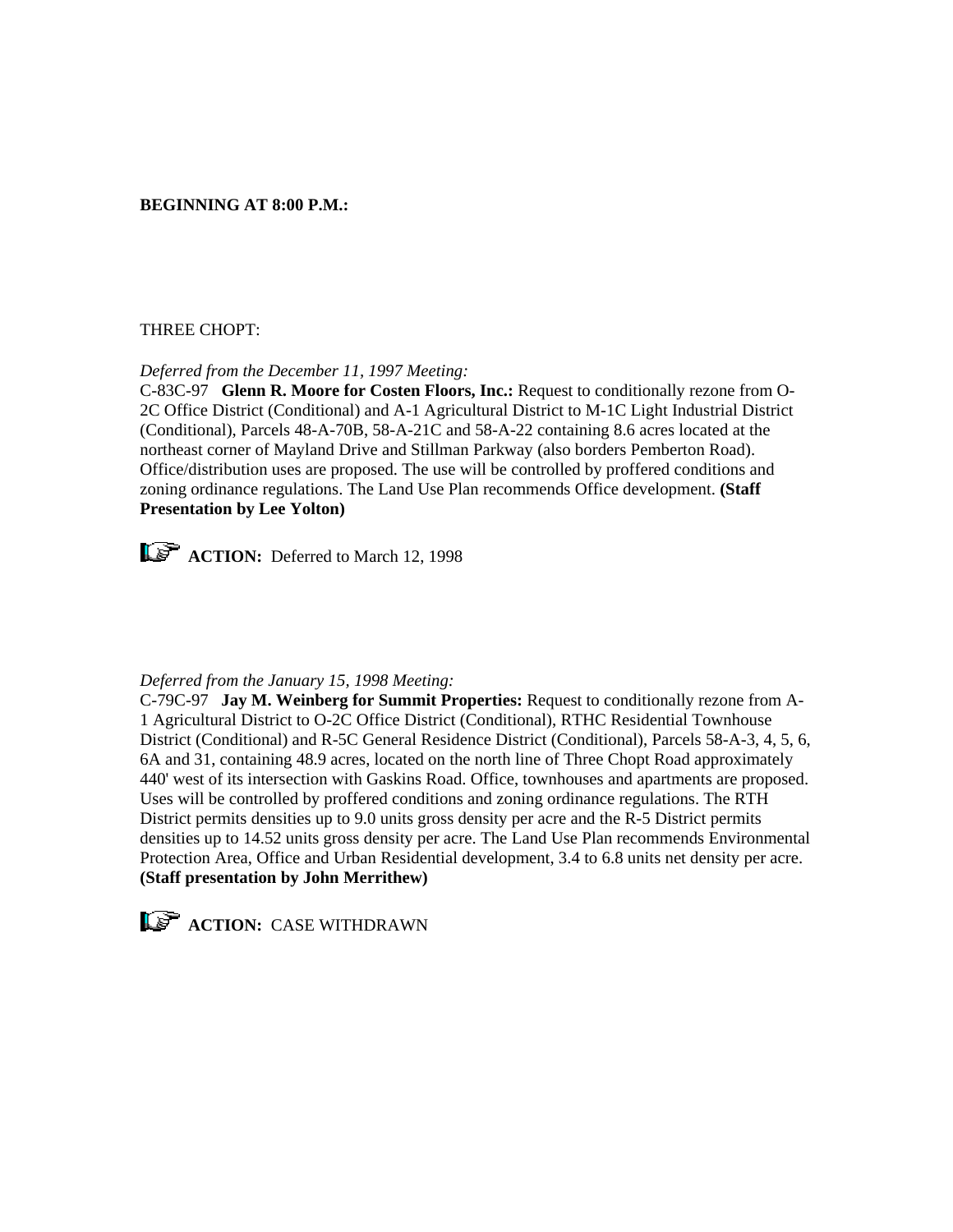# *Deferred from the January 15, 1998 Meeting:*

C-82C-97 **Gene B. Holman for Hearthside Builders:** Request to conditionally rezone from A-1 Agricultural District to O-2C Office District (Conditional), Parcel 56-A-45 containing 1.0 acre located on the north line of Church Road approximately 770' east of Pump Road. An office use is proposed. The use will be controlled by zoning ordinance regulations. The Land Use Plan recommends Suburban Residential 2 development, 2.4 to 3.4 units net density per acre. **(Staff Presentation by Lee Yolton)**



#### *Deferred from the January 15, 1998 Meeting:*

C-4C-98 **Ralph L. Axselle, Jr. or Andrew M. Condlin for Manorhouse Retirement Centers, Inc.:** Request to conditionally rezone from R-3 One Family Residence District and R-5 General Residence District to R-6C General Residence District (Conditional), Parcel 69-A-92 and part of Parcel 59-A-97, containing 5.042 acres, located on the west line of Skipwith Road 684.10' south of Parham Road. A nursing or convalescent home is proposed. The R-6 District permits densities up to 19.8 units gross density per acre. The Land Use Plan recommends Suburban Residential 1 and Multi-Family development at 6.8 to 19.8 units net density per acre. **(Staff presentation by Mark Bittner) FOR DECISION ONLY**

**ACTION:** Recommended for approval

C-9C-98 **Glenn R. Moore for Ikon Office Solutions:** Request to conditionally rezone from A-1 Agricultural District to M-1C Light Industrial District (Conditional), Parcel 28-A-22, containing 12.8 acres, located at the southeast corner of Interstate 295 and Nuckols Road. A regional headquarters building, office and light industrial development are proposed. The use will be controlled by proffered conditions and zoning ordinance regulations. The Land Use Plan recommends Planned Industrial development. **(Staff presentation by Nancy Gardner)**

**ACTION:** Deferred to February 24, 1998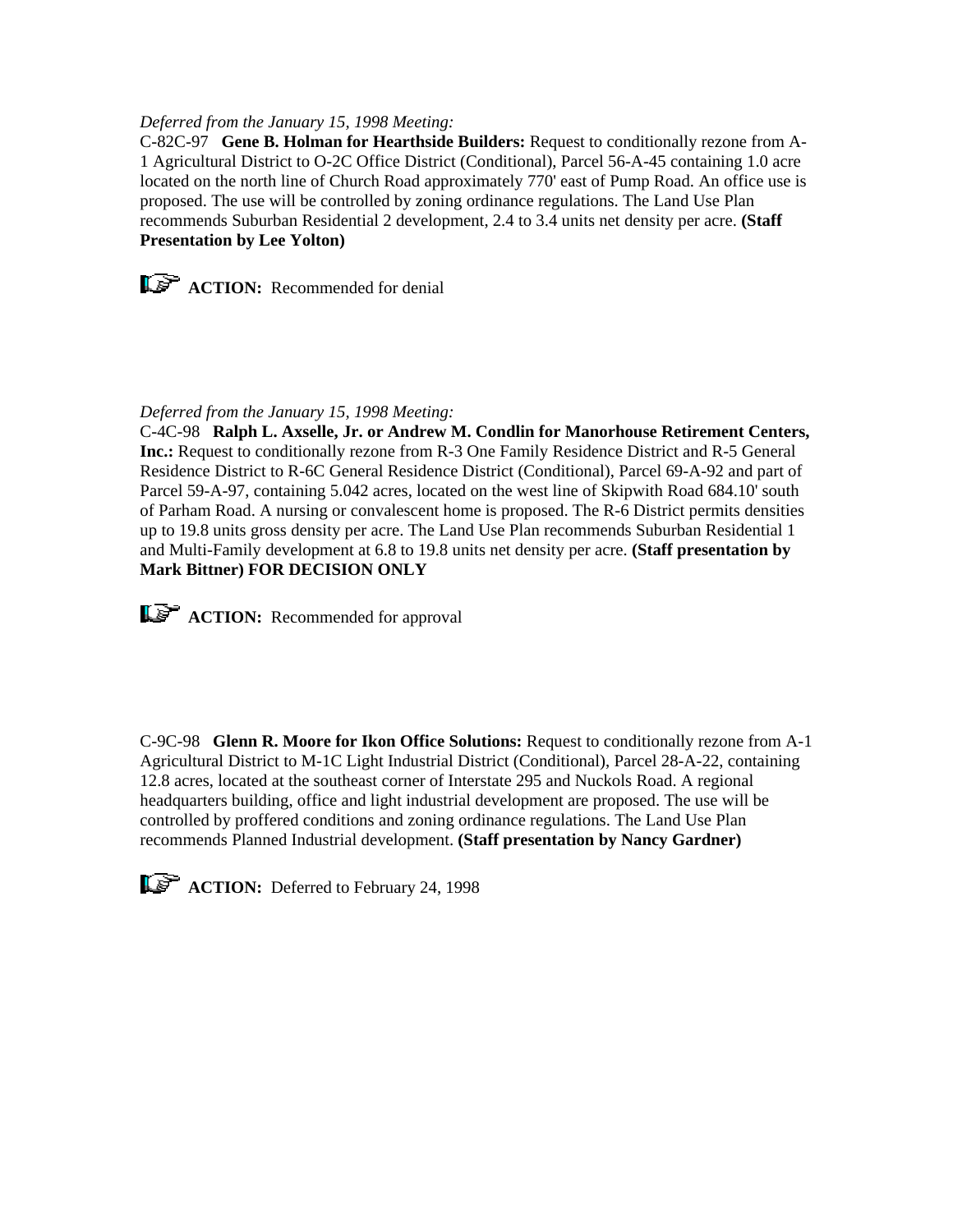TUCKAHOE:

C-10C-98 **Foster & Miller, P. C. for Paul Bradford Zubowsky:** Request to amend proffered conditions accepted with rezoning case C-82C-90 on Parcel 79-A-15A, containing 1.361 acres and located on the north line of Quioccasin Road 201.69' east of Pemberton Road. The amendment would increase the size of the existing animal hospital or clinic. The site is zoned B-1C Business District (Conditional). The Land Use Plan recommends Office development. **(Staff presentation by Mark Bittner)**



**ACTION:** Recommended for approval

VARINA:

*Deferred from the December 11, 1997 Meeting:*

C-67C-97 **Scott D. Stolte for Pendragon Development Company:** Request to conditionally rezone from A-1 Agricultural District to R-2AC One Family Residence District (Conditional), Parcel 238-A-31, containing 86.31 acres, located on the west line of I-295 approximately 1,600' north of its intersection with New Market Road (State Route 5). A residential subdivision is proposed. The R-2A District permits densities up to 3.23 units gross density per acre. The Land Use Plan recommends SR 1 Suburban Residential 1 development, 1.0 to 2.4 units net density per acre, Office and Environmental Protection Area. **(Staff presentation by Mark Bittner)**

**ACTION:** Deferred to March 12, 1998

C-11C-98 **Henry L. Wilton for Wilton Development Corp.:** Request to conditionally rezone from R-4 One Family Residence District to R-5C General Residence District (Conditional), part of Parcel 162-A-10A and Parcel 162-A-31, containing approximately 14.36 acres, located on the south side of Gay Avenue approximately 600' east of Millers Lane and also fronting on the north side of Denison Road at Altair Road. A multifamily apartment development is proposed. The R-5 District permits densities up to 14.52 units gross density per acre. The Land Use Plan recommends Urban Residential development, 3.4 to 6.8 units net density per acre. The site is also in the Airport Safety Overlay District. **(Staff presentation by Nancy Gardner)**



**ACTION:** Deferred to March 12, 1998